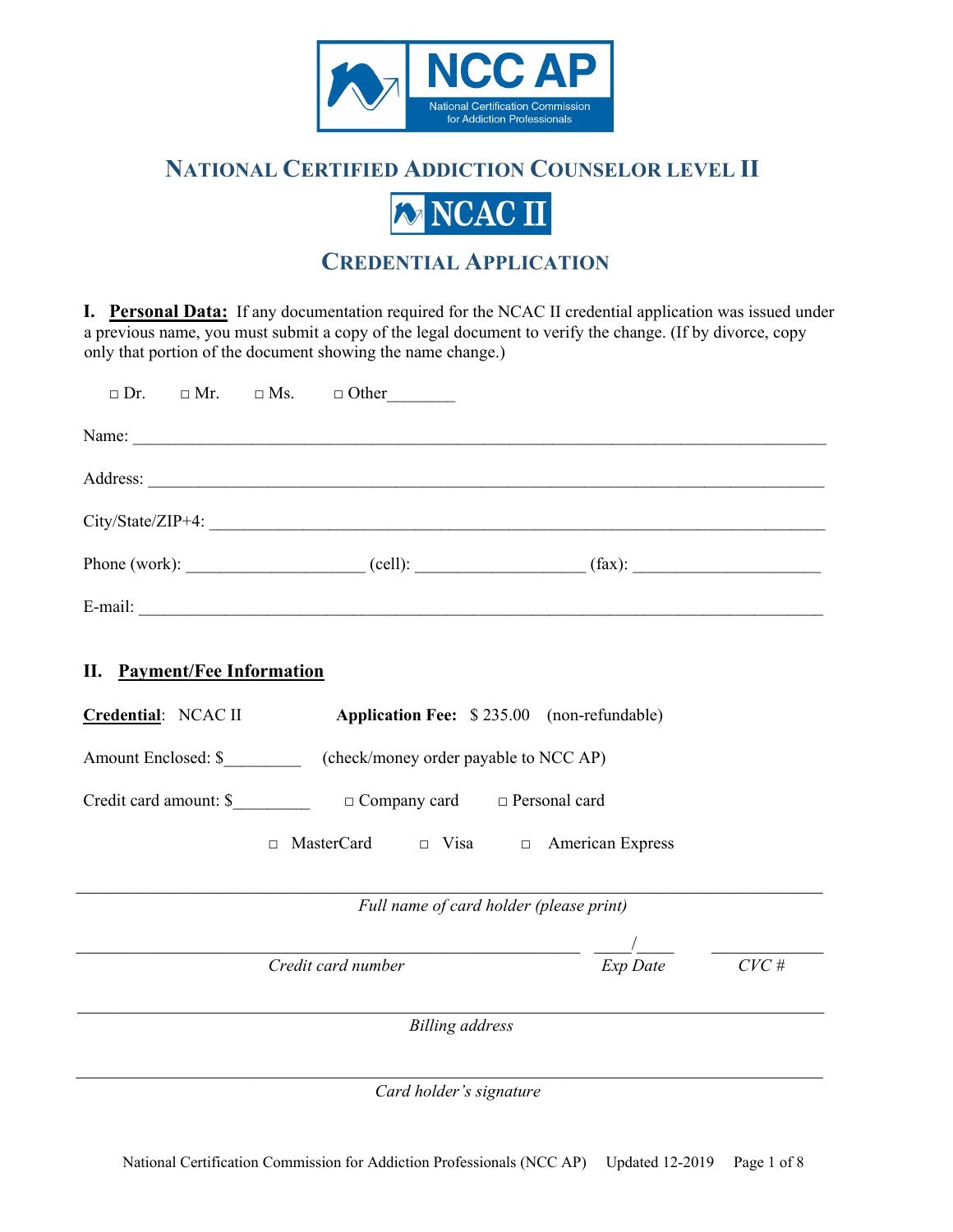# **III. NCAC II Credential Eligibility and Application Requirements**

1. Candidate must have a Bachelor's Degree or higher in Substance Use Disorders/Addiction and/or related counseling subjects (social work, mental health counseling, marriage & family, psychology) from a regionally accredited institution of higher learning.

Candidate must submit a copy of their official Bachelor's Degree or higher transcript with their application.

2. Candidate must hold a current credential/license as a Substance Use Disorders/Addiction Counselor or Professional Counselor (social worker, mental health, marriage & family or LAP-C) issued by a state or credentialing authority.

Candidate must submit evidence of their current credential/license as a Substance Use Disorders/Addiction Counselor or Professional Counselor (social worker, mental health, marriage & family or LAP-C) issued by a state or credentialing authority.

3. Candidate must have at least three years full-time or 6,000 hours of supervised experience as a Substance Use Disorders/Addiction Counselor.

Supervisor(s) or other health care professionals who have personally observed the candidate's Substance Use Disorders/Addiction work must complete pages 5-6 verifying the candidate's work experience based on the Eight Counselor Skills Group.

- 4. Candidate must provide evidence of earning 450 contact hours (CEs) of education/training in Substance Use Disorders/Addiction to include six hours of Ethics education/training and six hours of HIV/other pathogens education/training. Ethics and HIV/other pathogens education/training must have occurred within the last six years. (Education and training hours translate as: 1 hour of education/training equals 1 CE; 1 quarter college credit equals 10 CEs and 1 semester college credit equals 15 CEs.)
- 5. Candidate must submit a signed statement that they have read and adhere to the [NAADAC/NCC AP](https://www.naadac.org/code-of-ethics) [Code of Ethics.](https://www.naadac.org/code-of-ethics)
- 6. Candidate must mail application and all supporting documents with the non-refundable application fee of \$235 to:

NCC AP 44 Canal Center Plaza, Suite 301 Alexandria, VA 22314

7. A passing score on one of the following exams: ▪National Certified Addiction Counselor Level Two exam through NCC AP. ▪eMAC exam through the National Board of Certified Counselors (NBCC). ▪AADC exam through the International Certification & Reciprocity Consortium (IC & RC).

Candidates who have already passed the NCAC Level Two, eMAC, or AADC exam will need to provide a copy of their exam results with their application. If successful examination has not occurred, you will be provided registration information for NCC AP's NCAC Level Two exam once your application has been approved. (Exam fee is an additional \$150.)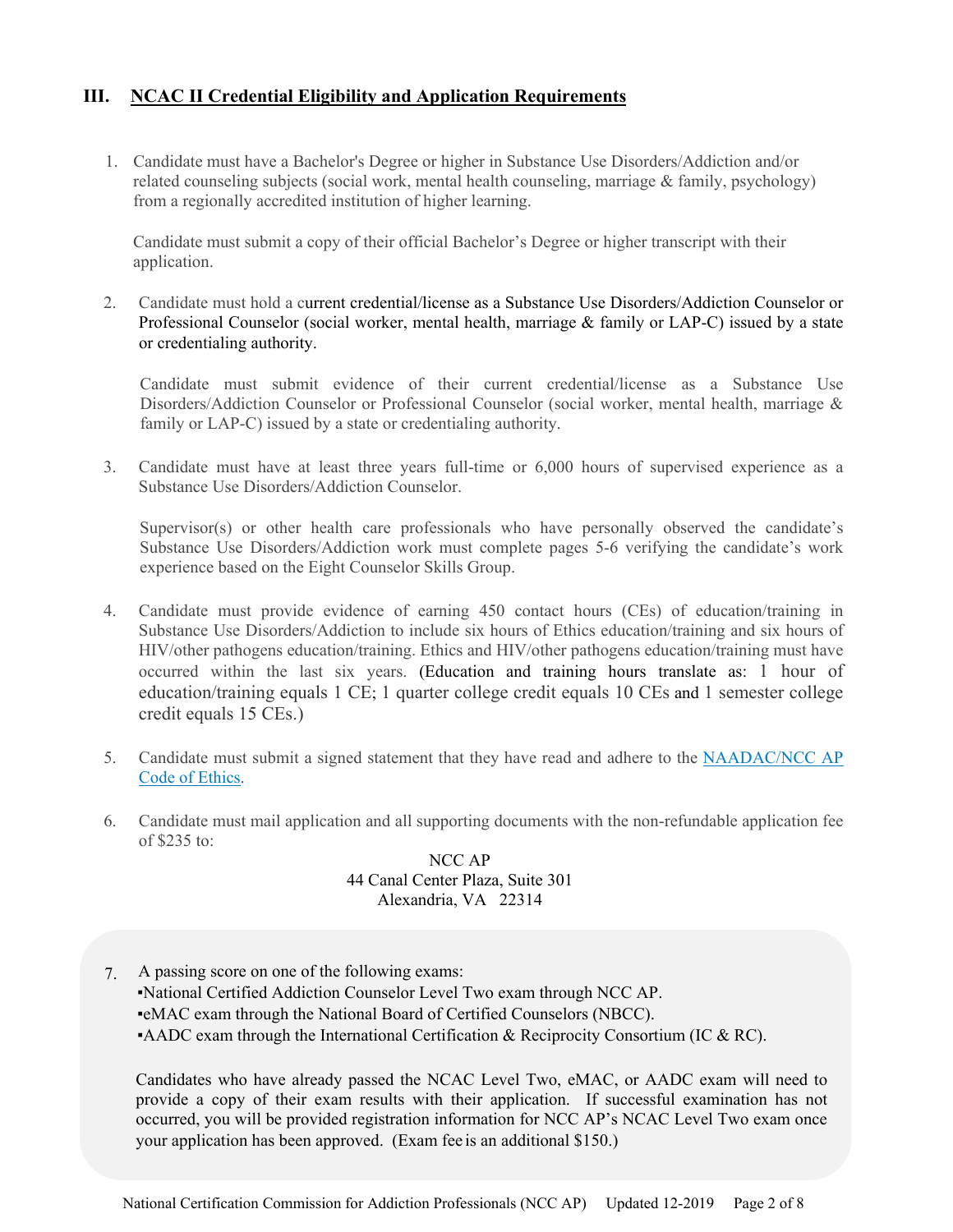# **IV. State Credential/License**

**Note:** Copies of current credential(s)/license(s) as a Substance Use Disorders/Addiction Counselor or Professional Counselor (social worker, mental health, marriage & family or LAP-C) issued by a state or credentialing authority **must** be submitted. **Applications cannot be processed without evidence of a current credential(s)/license(s). Documentation must show a date of expiration.**

## **V. Education Record**

*Training Hours Summary:* Candidate must submit copies of training events (college transcripts, conference/seminar attendance certificates and any other continuing education credits). All CE certificates must show the title of the training, name of the presenter/education provider (complete with their signature), number of CEs earned and date that the training occurred. You may not apply the same title training more than once every two years. We ask that you do not submit duplicate CE certificates.

Education and training hours translate as:

- 1 hour of education/training = 1 CE
- 1 quarter college credit  $= 10 \text{ CEs}$
- 1 semester college credit = 15 CEs

#### **Candidate's Worksheet of Education and Training**

Undergraduate level hours (documented by transcript).

SUD Training hours (documented by CE certificates).

Ethics training that occurred within the last six years (6 CEs are required - documented by CE certificates).

\_\_\_\_\_\_\_\_HIV/other pathogens training that occurred within the last six years (6 CEs are required documented by CE certificates).

\_\_\_\_\_\_\_\_**Total hours (450 CEs required)**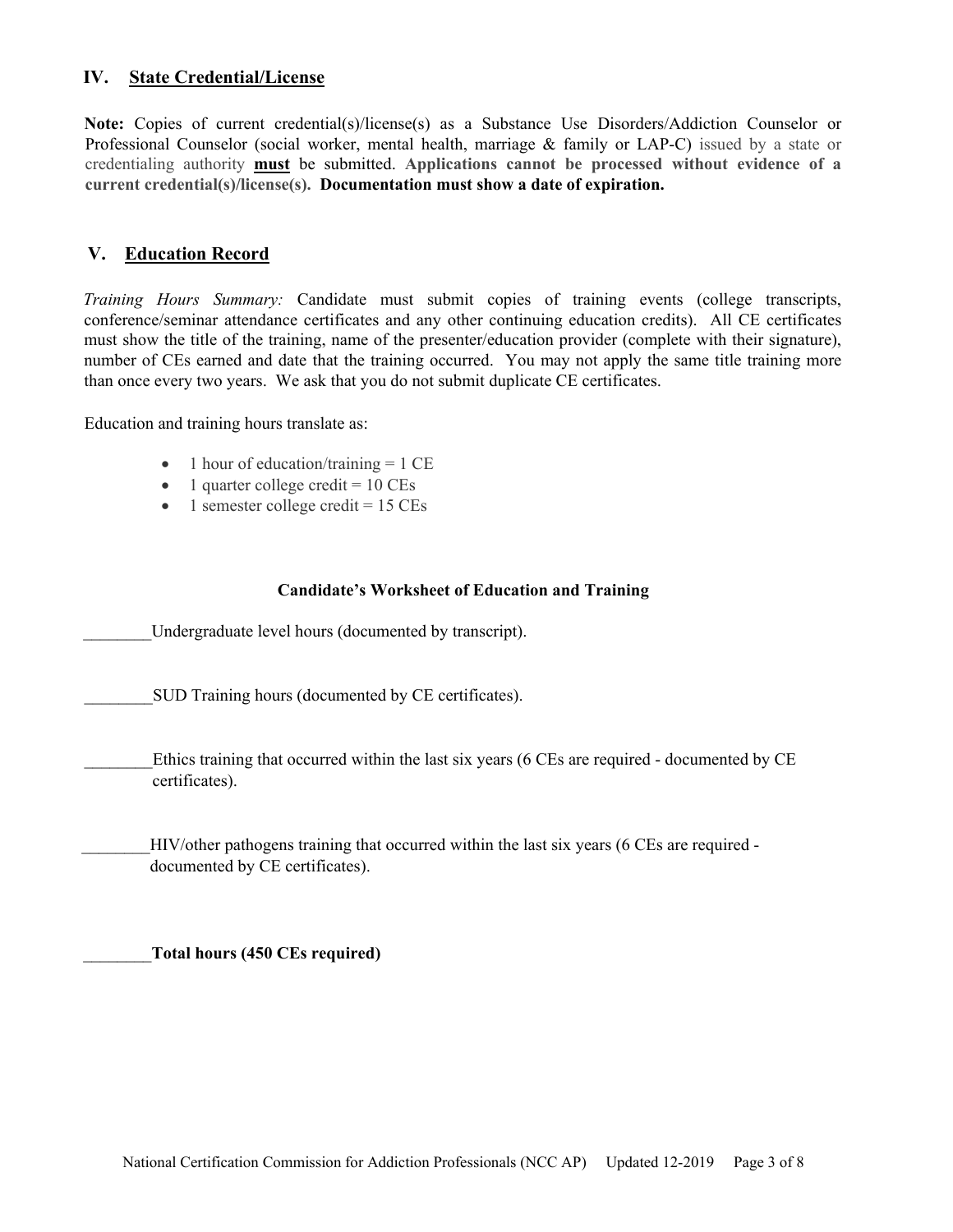# **VI. Career History**

In providing your Substance Use Disorders/Addiction counseling career history, please list your current position first and work backwards until you have documented the required three years full-time or 6,000 hours of work experience in the Substance Use Disorders/Addiction profession. Attach additional pages as needed. Or, you can submit your resume.

| Job title:             |  |
|------------------------|--|
|                        |  |
|                        |  |
|                        |  |
| Brief job description: |  |
|                        |  |
|                        |  |
|                        |  |
|                        |  |
|                        |  |
|                        |  |
| Job title:             |  |
|                        |  |
|                        |  |
|                        |  |
| Brief job description: |  |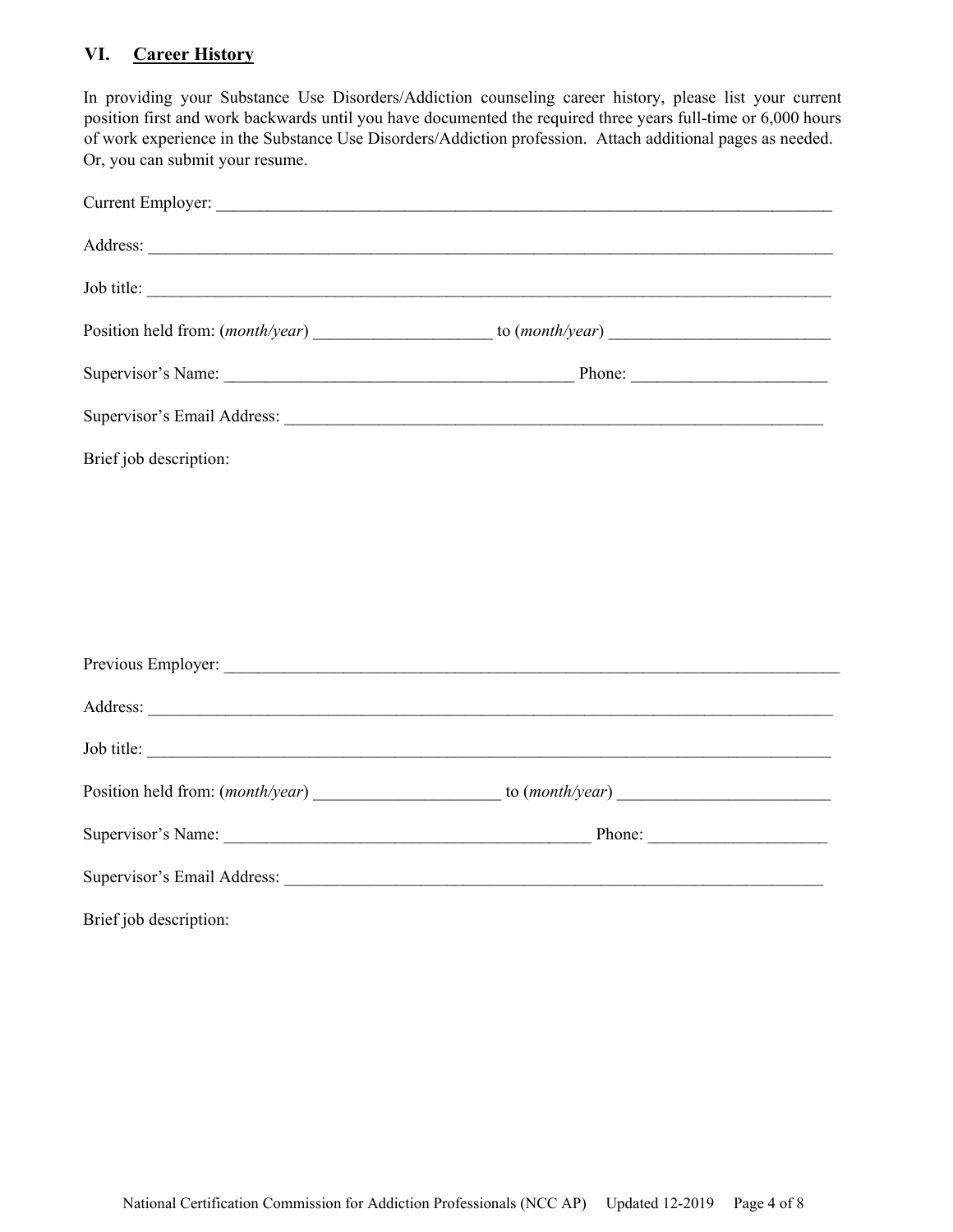## **VII. Supervisor's Verification of Candidate's Work Experience**

**Supervisor, please initial each of the counselor skills that applies to this candidate and indicate the number of years/hours supervision was provided.** (Note: candidate is required to have 3 years full-time or 6,000 hours.)

## **THE EIGHT COUNSELOR SKILLS GROUP IN THE NATIONAL CERTIFICATION COMMISSION FOR ADDICTION COUNSELORS PROCESS**

#### \_\_\_\_\_I. INTAKE AND SCREENING

Client intake is a process of collecting client demographic and biopsychosocial/spiritual and other pertinent formation. It is tied to the screening process in that both processes involve the preliminary gathering and sorting of information. Screening tools are used to determine if an individual has a substance abuse problem. If yes, then it is appropriate to perform a full clinical assessment/ evaluation. The intake, screening and assessment session can take two to three hours and is conducted in a secure and confidential area. The intake itself is more of an administrative process used to determine a client's entrance into a program or referral to a more appropriate program.

#### II. CLINICAL ASSESSMENT

The primary purpose of a clinical assessment is to develop a full picture of the client's substance abuse patterns and determine general treatment needs. The second function is to initiate the treatment process if doing so is in the client's best interests. It is critical for the client to be engaged in the intake and screening process. Together, client and counselor choose what behavioral changes the client is ready and willing to make after reviewing the assessment outcomes and counselor recommendations for treatment options.

## III. TREATMENT PLAN

The treatment plan is an outline for treatment and services based on the client's specific needs developed from the intake, screening and assessment process. It is a blueprint, a design and a projected strategy individualized to each client. Each client must have an individualized treatment plan based on an inventory of his or her strengths and limitations/disabilities.

## IV. COUNSELING THERAPIES AND TECHNIQUES

The interactive process of providing therapies and techniques to treat a client to live their life healthy and selfdetermined. The counselor implements the most appropriate types of therapies and techniques using a strong theoretical base as a means of assisting each client in gaining intrinsic motivation in order to effectively follow a path toward successful recovery. Counseling services include: individual, group, family, and crisis intervention counseling.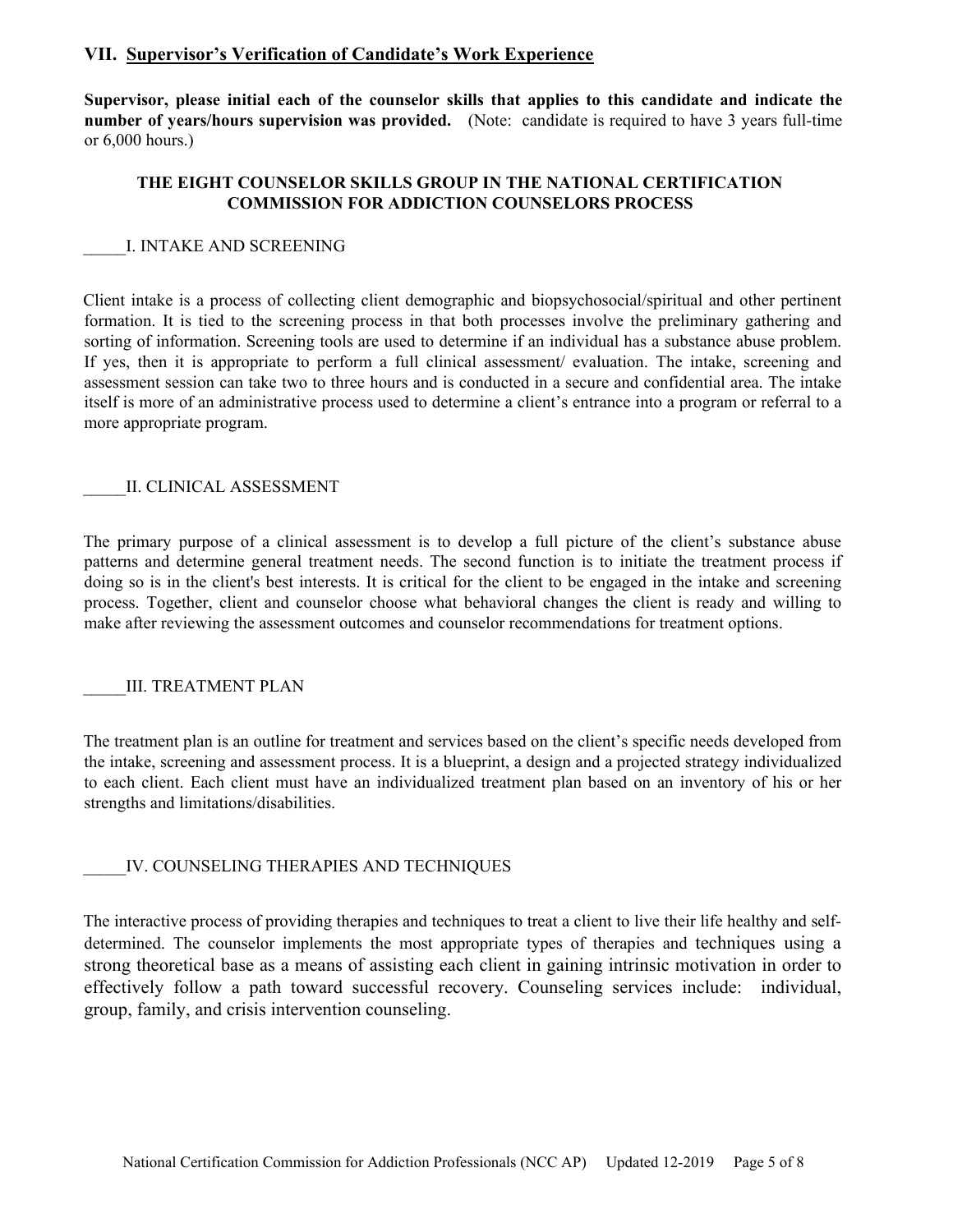## V. DOCUMENTATION

Documentation and record-keeping begin with the first point of contact with the client, electronic or face-toface. Documentation continues throughout the course of intake, assessment, evaluation, treatment planning, treatment services, referral, case management and finally discharge and continuing care planning.

## VI. CASE MANAGEMENT

Case management is a coordinated approach to the delivery of health, substance use disorders, mental health disorders and social services. Case management helps link clients with appropriate services to help them achieve their treatment plan goals. . It is a mechanism for helping clients navigate the fragmented social services system. As a client's treatment moves from one level of care to another, the case management process ensures needed resources. Consultation and case review by a clinical supervisor is a vital component of case management.

VII. DISCHARGE AND CONTINUING CARE

Discharge and continuing care planning is the process of planning treatment and/or other support activities designed to maintain the gains achieved in the treatment and recovery process in which the client has already been actively engaged. Discharge planning occurs as the treatment relationship enters the final stage with the client.

A continuing care plan is a documented plan of action developed before discharge or transfer to another level of care. The plan's purpose is to assist the client served in sustaining the progress that has been achieved by linking the client with supportive resources in the environment to which the client is being returned.

VIII. LEGAL, ETHICAL AND PROFESSIONAL DEVELOPMENT

This skill group includes federal, state and local legislation governing the counselor/client relationship and adherence to the national code of ethics for addiction counselors. Counselor knowledge and competencies are vital components of a counselor's ability to provide quality of care and ensure appropriate and professional care. Professional development includes self-awareness and evaluation and an attitude of "life-long learning." Continual education of new theories and practices along with the science of addiction is required.

*"I verify that this candidate has been under my supervision for \*\*\_\_\_\_\_year(s)/hours and has competently performed the required Eight Counseling Functions.* 

*To the best of my knowledge, the time of my supervision of this candidate as indicated above is accurate and that this candidate engages in ethical practice."* 

 $\mathcal{L}_\text{max}$  , and the contribution of the contribution of the contribution of the contribution of the contribution of the contribution of the contribution of the contribution of the contribution of the contribution of t

 $\mathcal{L}_\text{max}$  and  $\mathcal{L}_\text{max}$  and  $\mathcal{L}_\text{max}$  and  $\mathcal{L}_\text{max}$  and  $\mathcal{L}_\text{max}$  and  $\mathcal{L}_\text{max}$ 

Supervisor's Signature Date

Supervisor's Email Address

**\*\* Supervisor must indicate the number of years/hours in the space provided above.**

National Certification Commission for Addiction Professionals (NCC AP) Updated 12-2019 Page 6 of 8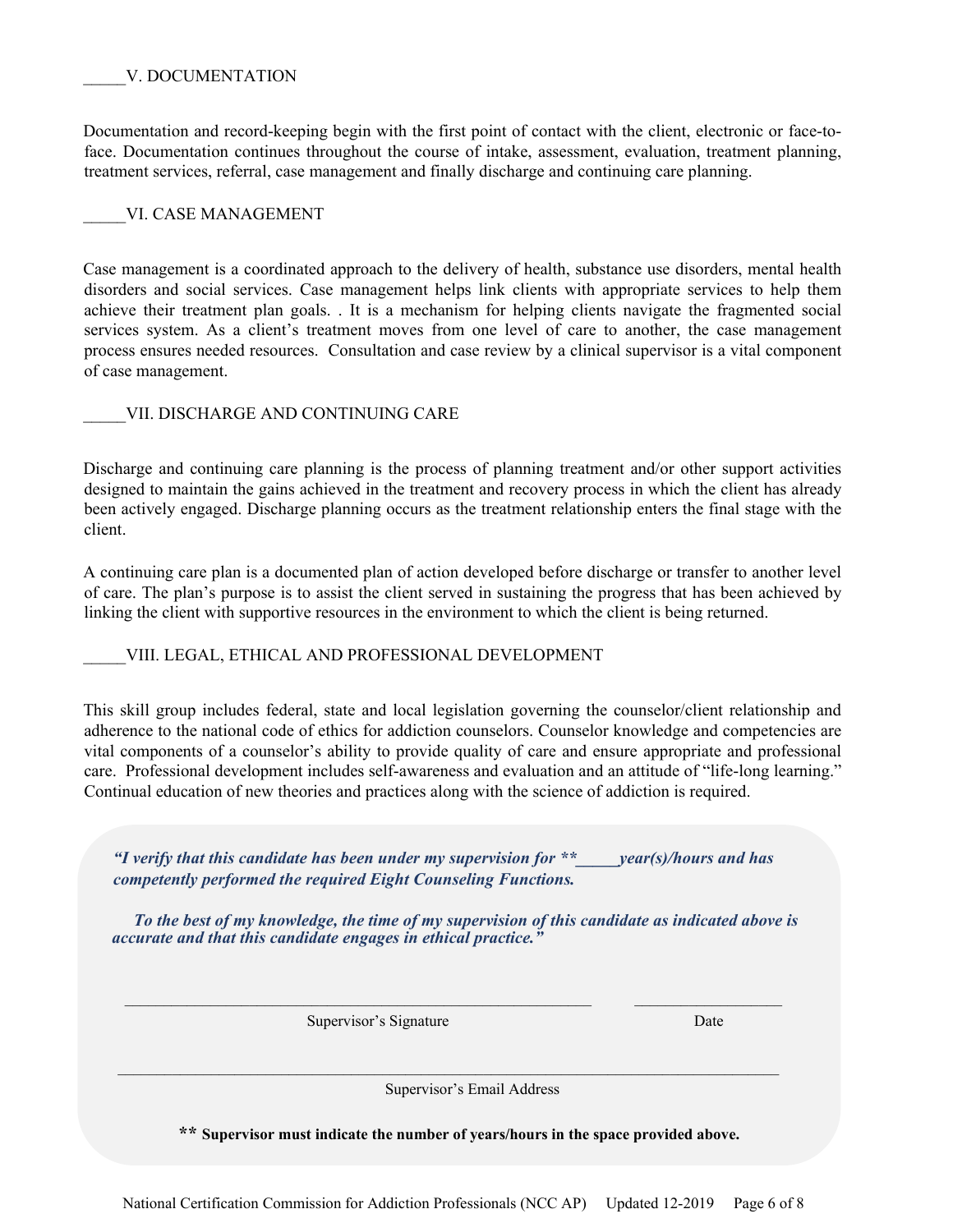*"I certify that I meet the eligibility requirements for the NCAC II national credential, and that the information in this application and its supporting documents is accurate, correct and complete. I also certify that the state credential/license presented is not encumbered in any manner and that I do not hold a credential/license from any other state that is or has been subject to criminal or ethical complaint. The National Certification Commission for Addiction Professionals (NCC AP) is authorized to contact any institution, organization or individual listed on or included with this application for verification of my substance use disorders counseling history. I understand that the NCC AP retains ownership of the NCAC II credential and may, from time to time, make available credential holder names and other information to potential service users."* 

 $\_$  , and the set of the set of the set of the set of the set of the set of the set of the set of the set of the set of the set of the set of the set of the set of the set of the set of the set of the set of the set of th

Candidate's Signature Date

# **IX. NAADAC/NCC AP Code of Ethics**

All those holding NCC AP credentials are required to adhere to the NAADAC/NCC AP Code of Ethics. Ethics code violations may result in disciplinary actions, including loss of your credential. The full NAADAC/NCC AP Code of Ethics is located in full at [http://www.naadac.org/code-of](http://www.naadac.org/code-of-ethics)[ethics.](http://www.naadac.org/code-of-ethics) 

*"I hereby attest that I have read, understand, and will adhere to the NAADAC/NCC AP Code of Ethics."* 

\_\_\_\_\_\_\_\_\_\_\_\_\_\_\_\_\_\_\_\_\_\_\_\_\_\_\_\_\_\_\_\_\_\_\_\_\_\_\_\_\_\_\_\_\_\_\_\_\_\_\_\_\_\_\_\_ \_\_\_\_\_\_\_\_\_\_\_\_\_\_\_\_\_\_\_

Candidate's Signature Date